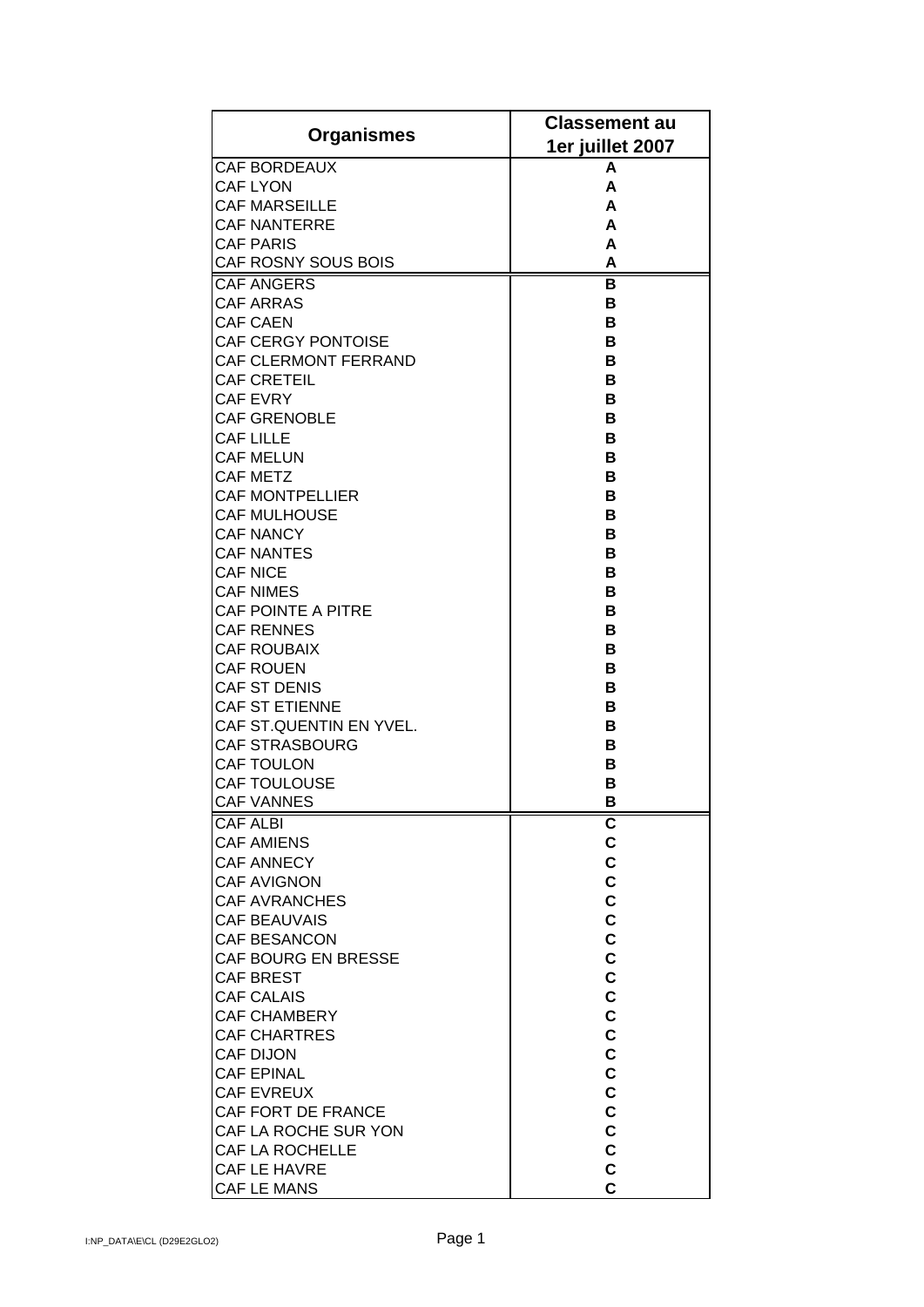| <b>Organismes</b>                         | <b>Classement au</b> |
|-------------------------------------------|----------------------|
|                                           | 1er juillet 2007     |
| <b>CAF LIMOGES</b>                        | C                    |
| <b>CAF MACON</b>                          | C                    |
| <b>CAF ORLEANS</b>                        | C                    |
| <b>CAF PAU</b>                            | $\mathbf c$          |
| <b>CAF PERPIGNAN</b>                      | $\mathbf c$          |
| <b>CAF POITIERS</b>                       | C                    |
| <b>CAF REIMS</b>                          | C                    |
| <b>CAF ST BRIEUC</b>                      | C                    |
| <b>CAF TOURS</b>                          | C                    |
| <b>CAF VALENCE</b>                        | $\mathbf c$          |
| <b>CAF VALENCIENNES</b>                   | $\overline{c}$       |
| <b>CAF AGEN</b>                           | D                    |
| <b>CAF AJACCIO</b>                        | D                    |
| <b>CAF ALENCON</b>                        | D                    |
| <b>CAF ANGOULEME</b>                      | D                    |
| <b>CAF ANNONAY</b>                        | D                    |
| <b>CAF ARMENTIERES</b>                    | D<br>D               |
| <b>CAF AUBENAS</b><br><b>CAF AUCH</b>     | D                    |
| <b>CAF AURILLAC</b>                       | D                    |
| <b>CAF AUXERRE</b>                        | D                    |
| CAF BAR LE DUC                            | D                    |
| <b>CAF BASTIA</b>                         | D                    |
| <b>CAF BAYONNE</b>                        | D                    |
| CAF BELFORT                               | D                    |
| <b>CAF BEZIERS</b>                        | D                    |
| <b>CAF BLOIS</b>                          | D                    |
| <b>CAF BOURGES</b>                        | D                    |
| <b>CAF BRIVE</b>                          | D                    |
| <b>CAF CAHORS</b>                         | D                    |
| <b>CAF CAMBRAI</b>                        | D                    |
| CAF CARCASSONNE                           | D                    |
| <b>CAF CAYENNE</b>                        | D                    |
| CAF CHARLEVILLE MEZ.                      | D                    |
| <b>CAF CHATEAUROUX</b>                    | D                    |
| <b>CAF CHAUMONT</b>                       | D                    |
| <b>CAF CHOLET</b>                         | D                    |
| <b>CAF CREIL</b>                          | D                    |
| <b>CAF DIEPPE</b>                         | D                    |
| <b>CAF DIGNE</b>                          | D                    |
| <b>CAF DOUAI</b>                          | D                    |
| <b>CAF DUNKERQUE</b><br><b>CAF ELBEUF</b> | D<br>D               |
| <b>CAF FOIX</b>                           | D                    |
| <b>CAF GAP</b>                            | D                    |
| <b>CAF GUERET</b>                         | D                    |
| CAF LA ROCHELLE (Peche Mar.)              | D                    |
| <b>CAF LAVAL</b>                          | D                    |
| CAF LE PUY                                | D                    |
| <b>CAF MAUBEUGE</b>                       | D                    |
| <b>CAF MENDE</b>                          | D                    |
| CAF MONT DE MARSAN                        | D                    |
| <b>CAF MONTAUBAN</b>                      | D                    |
| <b>CAF MONTBELIARD</b>                    | D                    |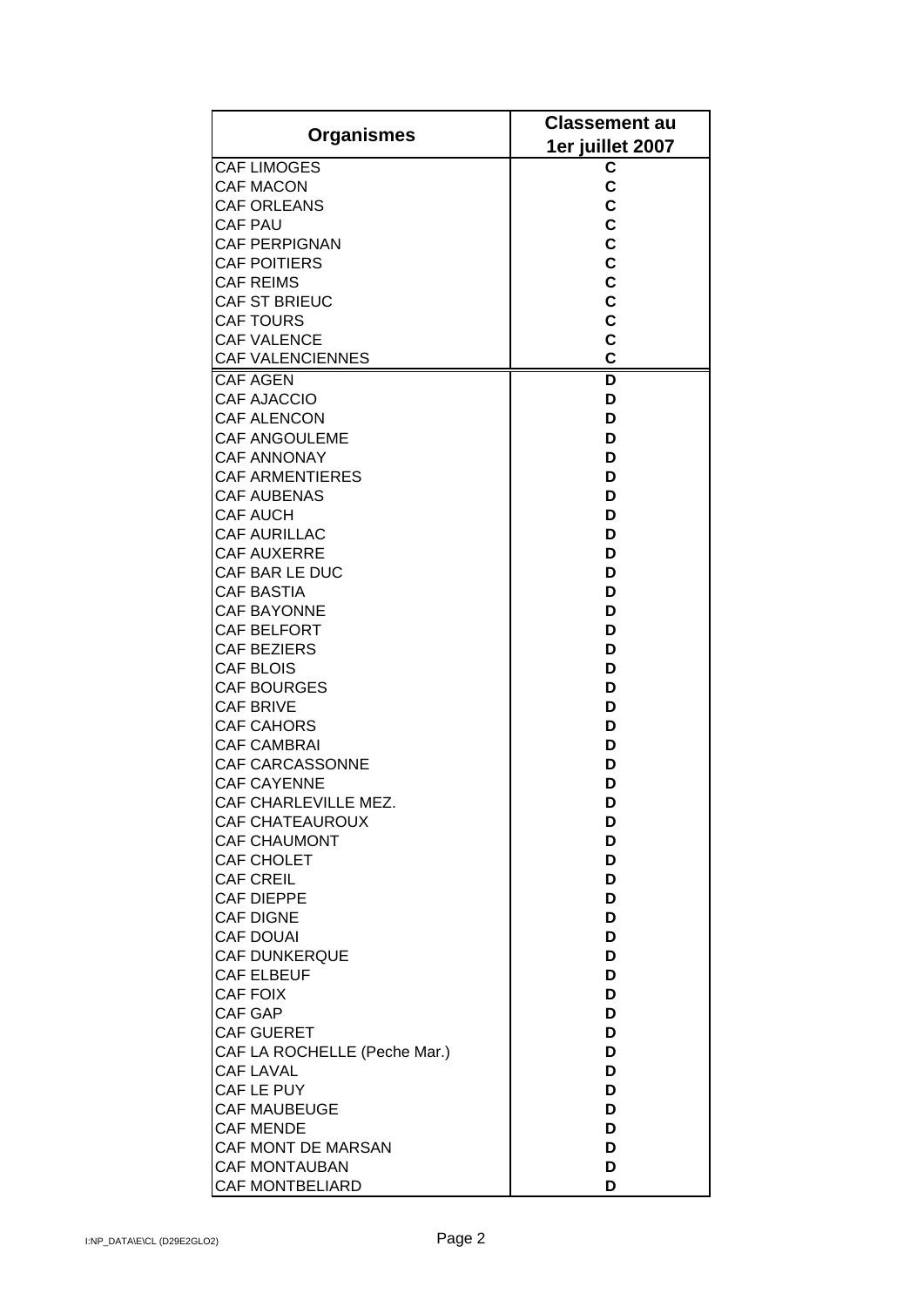| <b>Organismes</b>      | <b>Classement au</b> |
|------------------------|----------------------|
|                        | 1er juillet 2007     |
| <b>CAF MOULINS</b>     | n                    |
| <b>CAF NEVERS</b>      | n                    |
| <b>CAF NIORT</b>       | n                    |
| <b>CAF PERIGUEUX</b>   | ח                    |
| <b>CAF QUIMPER</b>     | ח                    |
| <b>CAF ROANNE</b>      | ח                    |
| CAF RODEZ              | ח                    |
| <b>CAF SOISSONS</b>    | ח                    |
| <b>CAF ST CLAUDE</b>   | ח                    |
| <b>CAF ST QUENTIN</b>  | ח                    |
| <b>CAF TARBES</b>      | n                    |
| <b>CAF TROYES</b>      | n                    |
| <b>CAF VESOUL</b>      | ח                    |
| <b>CAF VIENNE</b>      | n                    |
| CAF VILLEFRANCHE/SAONE |                      |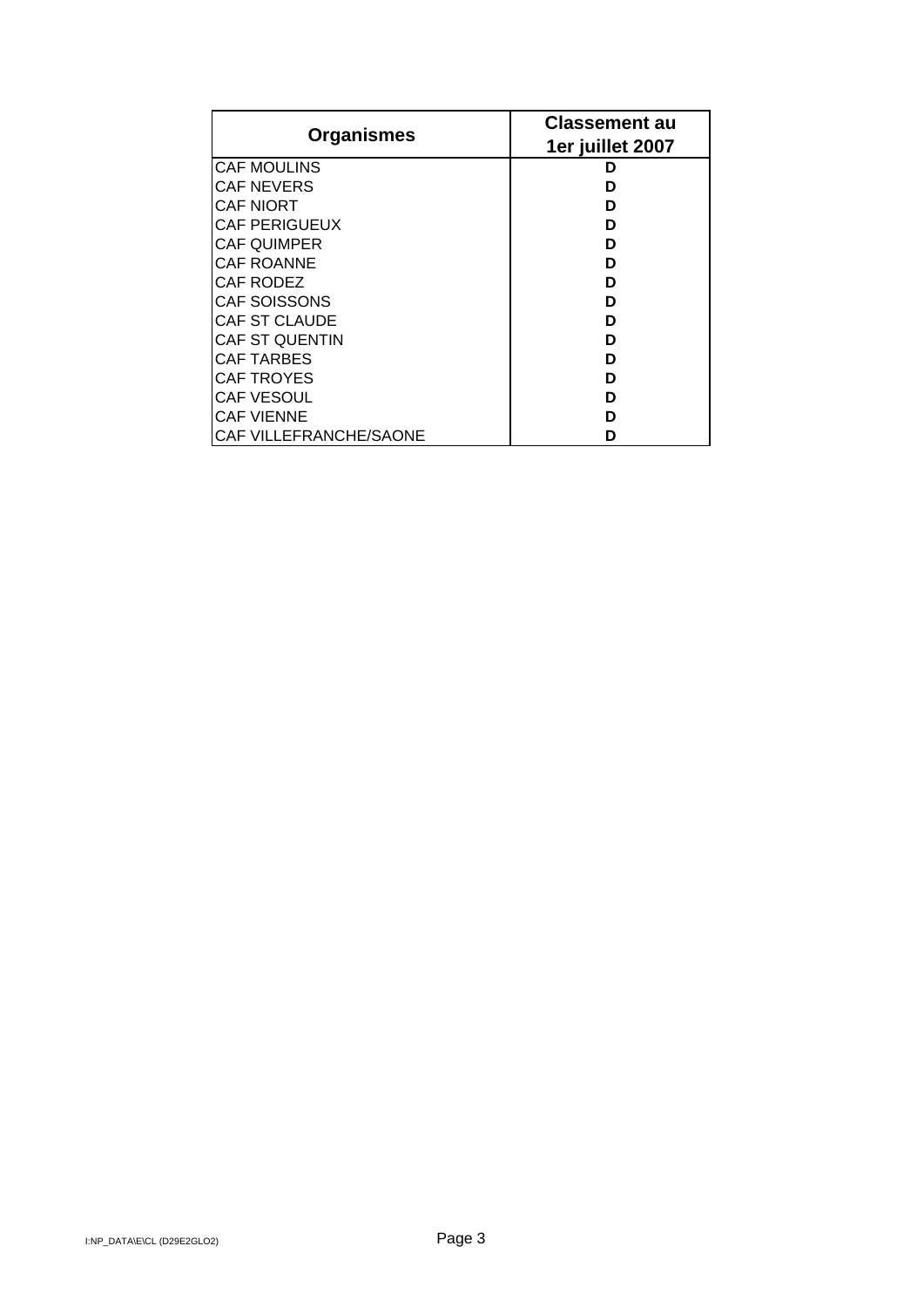|                                          | <b>Classement au</b>    |
|------------------------------------------|-------------------------|
| <b>Organismes</b>                        | 1er juillet 2007        |
| <b>URSSAF LYON</b>                       | A                       |
| URSSAF MARSEILLE                         | A                       |
| <b>URSSAF PARIS</b>                      | A                       |
| <b>URSSAF ANNECY</b>                     | в                       |
| <b>URSSAF ARRAS</b>                      | в                       |
| URSSAF BORDEAUX                          | в                       |
| <b>URSSAF CAEN</b>                       | в                       |
| <b>URSSAF CLERMONT FERRAND</b>           | в                       |
| <b>URSSAF GRENOBLE</b>                   | в                       |
| <b>URSSAF LA ROCHE SUR YON</b>           | в                       |
| <b>URSSAF LA ROCHELLE</b>                | в                       |
| <b>URSSAF LILLE</b>                      | в                       |
| URSSAF MELUN                             | в                       |
| <b>URSSAF METZ</b>                       | B                       |
| <b>URSSAF MONTPELLIER</b>                | В                       |
| URSSAF MULHOUSE                          | B                       |
| URSSAF NANTES                            | в                       |
| <b>URSSAF NICE</b>                       | в                       |
| URSSAF NIMES                             | в                       |
| URSSAF RENNES                            | в                       |
| <b>URSSAF ST ETIENNE</b>                 | в                       |
| <b>URSSAF STRASBOURG</b>                 | в                       |
| <b>URSSAF TOULON</b>                     | в                       |
| <b>URSSAF TOULOUSE</b>                   | в                       |
| <b>URSSAF VANNES</b>                     | в                       |
| <b>URSSAF AISNE</b>                      | $\overline{\mathbf{c}}$ |
| <b>URSSAF AMIENS</b>                     | $\mathbf c$             |
| <b>URSSAF ANGERS</b>                     | C                       |
| URSSAF AVIGNON                           | C                       |
| URSSAF BOURG EN BRESSE                   | C                       |
| <b>URSSAF BREST</b>                      | C<br>C                  |
| URSSAF CALAIS<br><b> URSSAF CHAMBERY</b> | $\overline{c}$          |
| URSSAF DIJON                             | C                       |
| <b>URSSAF EVREUX</b>                     | C                       |
| URSSAF LE MANS                           | C                       |
| <b>URSSAF MACON</b>                      | C                       |
| <b>URSSAF NANCY</b>                      | C                       |
| <b>URSSAF OISE</b>                       | C                       |
| URSSAF ORLEANS                           | C                       |
| <b>URSSAF PAU</b>                        | C                       |
| <b>URSSAF PERIGUEUX</b>                  | C                       |
| URSSAF PERPIGNAN                         | C                       |
| <b>URSSAF POITIERS</b>                   | C                       |
| <b>URSSAF QUIMPER</b>                    | C                       |
| <b>URSSAF REIMS</b>                      | C                       |
| URSSAF ROUEN                             | C                       |
| URSSAF ST BRIEUC                         | C                       |
| URSSAF ST LO                             | C                       |
| URSSAF TOURCOING                         | C                       |
| <b>URSSAF TOURS</b>                      | C                       |
| <b>URSSAF VALENCE</b>                    | Ċ                       |
| <b>URSSAF VALENCIENNES</b>               | Ć                       |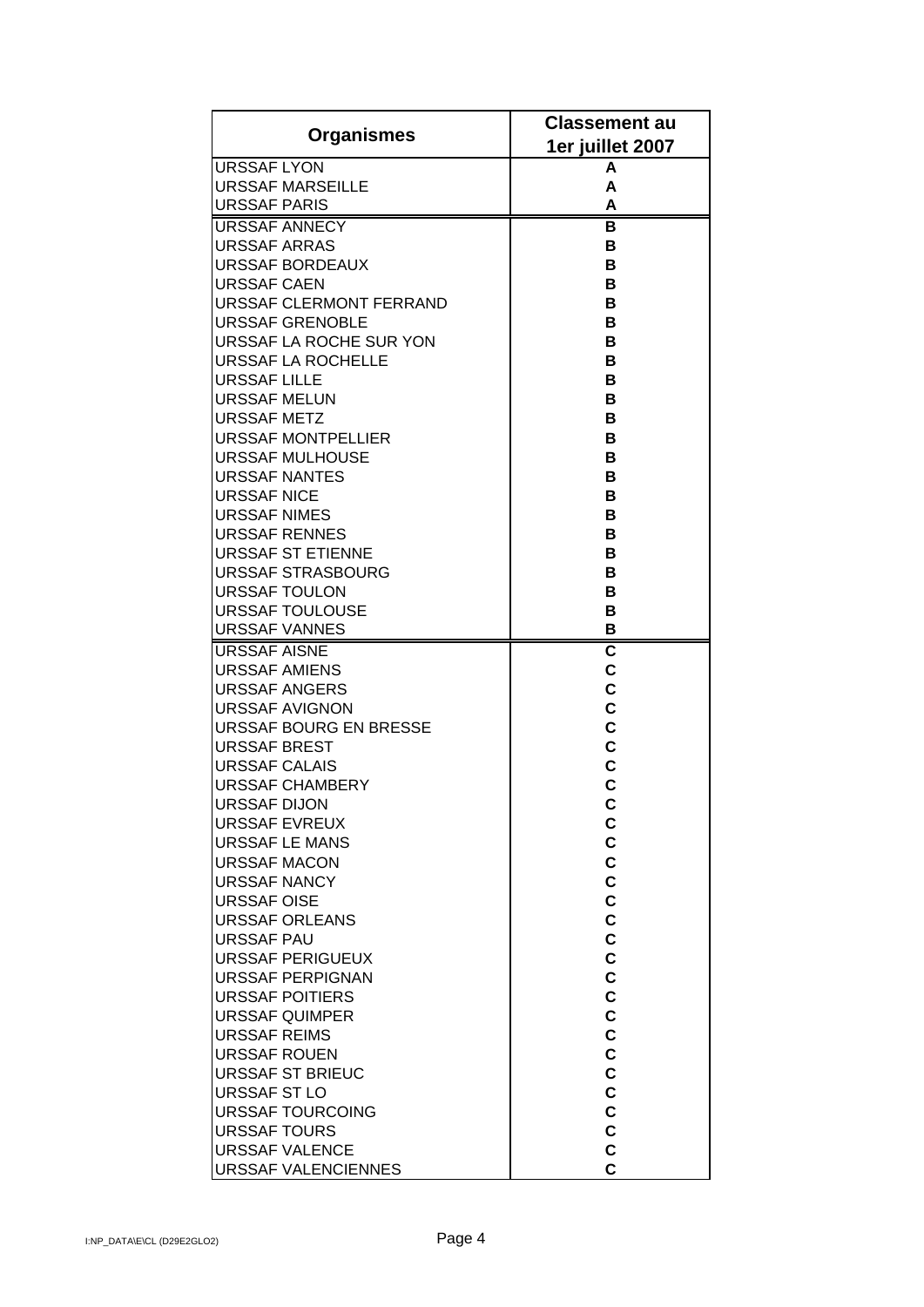|                                               | <b>Classement au</b> |
|-----------------------------------------------|----------------------|
| <b>Organismes</b>                             | 1er juillet 2007     |
| <b>URSSAF AGEN</b>                            | D                    |
| <b>URSSAF AJACCIO</b>                         | D                    |
| <b>URSSAF ALBI</b>                            | D                    |
| <b>URSSAF ALENCON</b>                         | D                    |
| <b>URSSAF ANGOULEME</b>                       | D                    |
| URSSAF AUCH                                   | D                    |
| <b>URSSAF AURILLAC</b>                        | D                    |
| <b>URSSAF AUXERRE</b>                         | D                    |
| URSSAF BAR LE DUC                             | D                    |
| URSSAF BAYONNE                                | D                    |
| URSSAF BELFORT-MONTBELIARD                    | D                    |
| URSSAF BESANCON                               | D                    |
| <b>URSSAF BEZIERS</b>                         | D                    |
| <b>URSSAF BLOIS</b>                           | D                    |
| <b>URSSAF BOURGES</b>                         | D                    |
| <b>URSSAF CAHORS</b>                          | D                    |
| URSSAF CARCASSONNE                            | D                    |
| URSSAF CHARLEVILLE MEZ.                       | D                    |
| URSSAF CHARTRES                               | D                    |
| URSSAF CHATEAUROUX                            | D                    |
| URSSAF CHAUMONT                               | D                    |
| URSSAF CHOLET                                 | D                    |
| <b>URSSAF DIEPPE</b>                          | D                    |
| <b>URSSAF DIGNE</b>                           | D                    |
| URSSAF DOUAI                                  | D                    |
| URSSAF EPINAL                                 | D                    |
| <b>URSSAF FOIX</b>                            | D                    |
| <b>URSSAF GAP</b>                             | D                    |
| <b>URSSAF GUERET</b>                          | D                    |
| URSSAF LAVAL                                  | D                    |
| <b>URSSAF LE HAVRE</b>                        | D                    |
| URSSAF LE PUY<br><b>URSSAF LIMOGES</b>        | D<br>D               |
|                                               |                      |
| URSSAF LONS LE SAUNIER<br><b>URSSAF MENDE</b> | D                    |
| URSSAF MONT DE MARSAN                         | D<br>D               |
| <b>URSSAF MONTAUBAN</b>                       | D                    |
| URSSAF MOULINS                                | D                    |
| URSSAF NEVERS                                 | D                    |
| URSSAF NIORT                                  | D                    |
| <b>URSSAF PRIVAS</b>                          | D                    |
| <b>URSSAF ROANNE</b>                          | D                    |
| URSSAF RODEZ                                  | D                    |
| <b>URSSAF TARBES</b>                          | D                    |
| URSSAF TROYES                                 | D                    |
| <b>URSSAF TULLE</b>                           | D                    |
| URSSAF VESOUL                                 | D                    |
| <b>URSSAF VIENNE</b>                          | D                    |
| URSSAF VILLEFRANCHE/SAONE                     | D                    |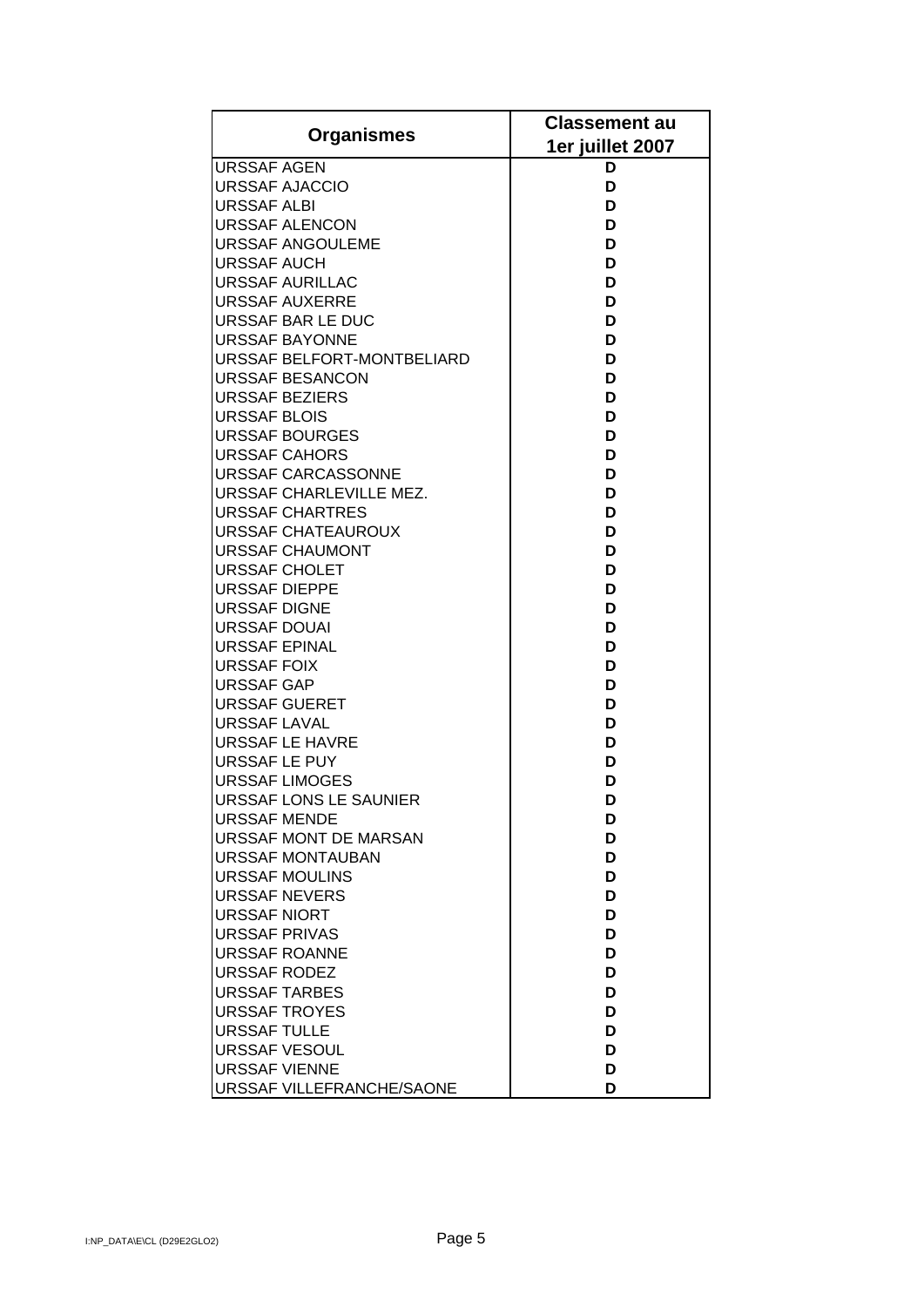|                                              | <b>Classement au</b> |
|----------------------------------------------|----------------------|
| <b>Organismes</b>                            | 1er juillet 2007     |
| <b>CPAM BOBIGNY</b>                          | A                    |
| <b>CPAM BORDEAUX</b>                         | A                    |
| <b>CPAM LYON</b>                             | A                    |
| <b>CPAM MARSEILLE</b>                        | A                    |
| <b>CPAM NANTERRE</b>                         | A                    |
| <b>CPAM PARIS</b><br><b>CPAM AMIENS</b>      | A<br>в               |
| <b>CPAM ANNECY</b>                           | в                    |
| <b>CPAM AVIGNON</b>                          | в                    |
| <b>CPAM CAEN</b>                             | в                    |
| <b>CPAM CERGY PONTOISE</b>                   | в                    |
| <b>CPAM CLERMONT FERRAND</b>                 | в                    |
| <b>CPAM CRETEIL</b>                          | в                    |
| <b>CPAM EVREUX</b>                           | В                    |
| <b>CPAM EVRY</b>                             | В                    |
| <b>CPAM GRENOBLE</b>                         | в                    |
| <b>CPAM LA ROCHE SUR YON</b>                 | в                    |
| <b>CPAM LA ROCHELLE</b>                      | в                    |
| <b>CPAM LENS</b>                             | в                    |
| <b>CPAM LILLE</b><br><b>CPAM MELUN</b>       | в<br>в               |
| <b>CPAM MONTPELLIER</b>                      | в                    |
| <b>CPAM NANCY</b>                            | в                    |
| <b>CPAM NANTES</b>                           | в                    |
| <b>CPAM NICE</b>                             | в                    |
| <b>CPAM NIMES</b>                            | в                    |
| <b>CPAM ORLEANS</b>                          | в                    |
| <b>CPAM RENNES</b>                           | в                    |
| <b>CPAM ROUEN</b>                            | в                    |
| <b>CPAM ST ETIENNE</b>                       | в                    |
| <b>CPAM STRASBOURG</b>                       | в                    |
| <b>CPAM TOULON</b>                           | в                    |
| <b>CPAM TOULOUSE</b>                         | в                    |
| <b>CPAM TOURS</b>                            | В                    |
| <b>CPAM VANNES</b><br><b>CPAM VERSAILLES</b> | В<br>В               |
| <b>CPAM ALBI</b>                             | C                    |
| <b>CPAM ANGERS</b>                           | C                    |
| <b>CPAM ANGOULEME</b>                        | C                    |
| <b>CPAM AUXERRE</b>                          | C                    |
| <b>CPAM BAYONNE</b>                          | C                    |
| <b>CPAM BEAUVAIS</b>                         | C                    |
| <b>CPAM BEZIERS</b>                          | C                    |
| <b>CPAM BOURG EN BRESSE</b>                  | C                    |
| <b>CPAM BREST</b>                            | C                    |
| <b>CPAM CALAIS</b>                           | C                    |
| <b>CPAM CARCASSONNE</b>                      | C                    |
| <b>CPAM CHAMBERY</b>                         | C<br>C               |
| <b>CPAM CHARTRES</b><br><b>CPAM CREIL</b>    | C                    |
| <b>CPAM DIJON</b>                            | C                    |
| <b>CPAM EPINAL</b>                           | C                    |
| <b>CPAM LE HAVRE</b>                         | C                    |
| <b>CPAM LE MANS</b>                          | C                    |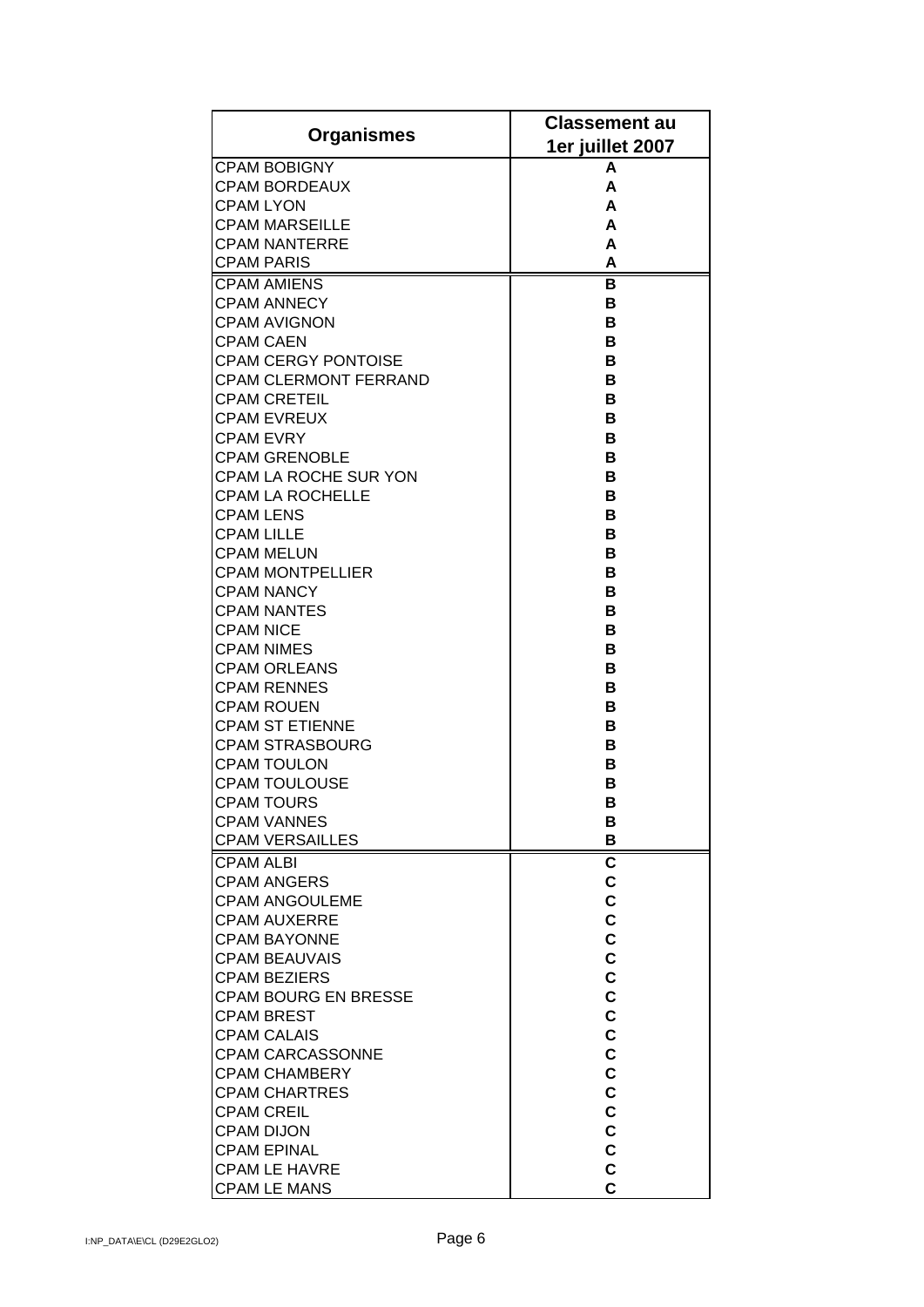| <b>Organismes</b><br>1er juillet 2007<br><b>CPAM LIMOGES</b><br>C<br>C<br><b>CPAM MACON</b><br>C<br><b>CPAM METZ</b><br>C<br><b>CPAM MOULINS</b><br>C<br>CPAM MULHOUSE<br>C<br><b>CPAM PAU</b><br>C<br><b>CPAM PERIGUEUX</b><br>C<br><b>CPAM PERPIGNAN</b><br>C<br><b>CPAM POITIERS</b><br>C<br><b>CPAM QUIMPER</b><br>C<br><b>CPAM REIMS</b><br>C<br><b>CPAM ROUBAIX</b><br>C<br><b>CPAM SARREGUEMINES</b><br>$\mathbf C$<br><b>CPAM SELESTAT</b><br>$\mathbf c$<br><b>CPAM ST BRIEUC</b><br>C<br><b>CPAM ST LO</b><br>C<br><b>CPAM ST NAZAIRE</b><br>$\mathbf c$<br><b>CPAM VALENCE</b><br>C<br><b>CPAM VALENCIENNES</b><br>D<br><b>CPAM AGEN</b> |
|-----------------------------------------------------------------------------------------------------------------------------------------------------------------------------------------------------------------------------------------------------------------------------------------------------------------------------------------------------------------------------------------------------------------------------------------------------------------------------------------------------------------------------------------------------------------------------------------------------------------------------------------------------|
|                                                                                                                                                                                                                                                                                                                                                                                                                                                                                                                                                                                                                                                     |
|                                                                                                                                                                                                                                                                                                                                                                                                                                                                                                                                                                                                                                                     |
|                                                                                                                                                                                                                                                                                                                                                                                                                                                                                                                                                                                                                                                     |
|                                                                                                                                                                                                                                                                                                                                                                                                                                                                                                                                                                                                                                                     |
|                                                                                                                                                                                                                                                                                                                                                                                                                                                                                                                                                                                                                                                     |
|                                                                                                                                                                                                                                                                                                                                                                                                                                                                                                                                                                                                                                                     |
|                                                                                                                                                                                                                                                                                                                                                                                                                                                                                                                                                                                                                                                     |
|                                                                                                                                                                                                                                                                                                                                                                                                                                                                                                                                                                                                                                                     |
|                                                                                                                                                                                                                                                                                                                                                                                                                                                                                                                                                                                                                                                     |
|                                                                                                                                                                                                                                                                                                                                                                                                                                                                                                                                                                                                                                                     |
|                                                                                                                                                                                                                                                                                                                                                                                                                                                                                                                                                                                                                                                     |
|                                                                                                                                                                                                                                                                                                                                                                                                                                                                                                                                                                                                                                                     |
|                                                                                                                                                                                                                                                                                                                                                                                                                                                                                                                                                                                                                                                     |
|                                                                                                                                                                                                                                                                                                                                                                                                                                                                                                                                                                                                                                                     |
|                                                                                                                                                                                                                                                                                                                                                                                                                                                                                                                                                                                                                                                     |
|                                                                                                                                                                                                                                                                                                                                                                                                                                                                                                                                                                                                                                                     |
|                                                                                                                                                                                                                                                                                                                                                                                                                                                                                                                                                                                                                                                     |
|                                                                                                                                                                                                                                                                                                                                                                                                                                                                                                                                                                                                                                                     |
|                                                                                                                                                                                                                                                                                                                                                                                                                                                                                                                                                                                                                                                     |
|                                                                                                                                                                                                                                                                                                                                                                                                                                                                                                                                                                                                                                                     |
|                                                                                                                                                                                                                                                                                                                                                                                                                                                                                                                                                                                                                                                     |
| <b>CPAM AJACCIO</b><br>D                                                                                                                                                                                                                                                                                                                                                                                                                                                                                                                                                                                                                            |
| <b>CPAM ALENCON</b><br>D                                                                                                                                                                                                                                                                                                                                                                                                                                                                                                                                                                                                                            |
| <b>CPAM ANNONAY</b><br>D                                                                                                                                                                                                                                                                                                                                                                                                                                                                                                                                                                                                                            |
| <b>CPAM ARMENTIERES</b><br>D                                                                                                                                                                                                                                                                                                                                                                                                                                                                                                                                                                                                                        |
| <b>CPAM ARRAS</b><br>D                                                                                                                                                                                                                                                                                                                                                                                                                                                                                                                                                                                                                              |
| <b>CPAM AUCH</b><br>D                                                                                                                                                                                                                                                                                                                                                                                                                                                                                                                                                                                                                               |
| <b>CPAM AURILLAC</b><br>D                                                                                                                                                                                                                                                                                                                                                                                                                                                                                                                                                                                                                           |
| <b>CPAM BAR LE DUC</b><br>D                                                                                                                                                                                                                                                                                                                                                                                                                                                                                                                                                                                                                         |
| <b>CPAM BASTIA</b><br>D<br>D                                                                                                                                                                                                                                                                                                                                                                                                                                                                                                                                                                                                                        |
| <b>CPAM BELFORT</b><br><b>CPAM BESANCON</b><br>D                                                                                                                                                                                                                                                                                                                                                                                                                                                                                                                                                                                                    |
|                                                                                                                                                                                                                                                                                                                                                                                                                                                                                                                                                                                                                                                     |
| <b>CPAM BLOIS</b><br>D<br>CPAM BOULOGNE SUR MER<br>D                                                                                                                                                                                                                                                                                                                                                                                                                                                                                                                                                                                                |
| CPAM BOURGES<br>D                                                                                                                                                                                                                                                                                                                                                                                                                                                                                                                                                                                                                                   |
| <b>CPAM CAHORS</b>                                                                                                                                                                                                                                                                                                                                                                                                                                                                                                                                                                                                                                  |
| D<br>D<br><b>CPAM CAMBRAI</b>                                                                                                                                                                                                                                                                                                                                                                                                                                                                                                                                                                                                                       |
| CPAM CHARLEVILLE MEZ.<br>D                                                                                                                                                                                                                                                                                                                                                                                                                                                                                                                                                                                                                          |
| <b>CPAM CHATEAUROUX</b><br>D                                                                                                                                                                                                                                                                                                                                                                                                                                                                                                                                                                                                                        |
| D<br><b>CPAM CHAUMONT</b>                                                                                                                                                                                                                                                                                                                                                                                                                                                                                                                                                                                                                           |
| <b>CPAM CHOLET</b><br>D                                                                                                                                                                                                                                                                                                                                                                                                                                                                                                                                                                                                                             |
| <b>CPAM COLMAR</b><br>D                                                                                                                                                                                                                                                                                                                                                                                                                                                                                                                                                                                                                             |
| <b>CPAM DIEPPE</b><br>D                                                                                                                                                                                                                                                                                                                                                                                                                                                                                                                                                                                                                             |
| D<br><b>CPAM DIGNE</b>                                                                                                                                                                                                                                                                                                                                                                                                                                                                                                                                                                                                                              |
| <b>CPAM DOUAI</b><br>D                                                                                                                                                                                                                                                                                                                                                                                                                                                                                                                                                                                                                              |
| <b>CPAM DUNKERQUE</b><br>D                                                                                                                                                                                                                                                                                                                                                                                                                                                                                                                                                                                                                          |
| <b>CPAM ELBEUF</b><br>D                                                                                                                                                                                                                                                                                                                                                                                                                                                                                                                                                                                                                             |
| <b>CPAM FOIX</b><br>D                                                                                                                                                                                                                                                                                                                                                                                                                                                                                                                                                                                                                               |
| <b>CPAM GAP</b><br>D                                                                                                                                                                                                                                                                                                                                                                                                                                                                                                                                                                                                                                |
| <b>CPAM GUERET</b><br>D                                                                                                                                                                                                                                                                                                                                                                                                                                                                                                                                                                                                                             |
| <b>CPAM HAGUENAU</b><br>D                                                                                                                                                                                                                                                                                                                                                                                                                                                                                                                                                                                                                           |
| <b>CPAM LAON</b><br>D                                                                                                                                                                                                                                                                                                                                                                                                                                                                                                                                                                                                                               |
| <b>CPAM LAVAL</b><br>D                                                                                                                                                                                                                                                                                                                                                                                                                                                                                                                                                                                                                              |
| <b>CPAM LE PUY</b><br>D                                                                                                                                                                                                                                                                                                                                                                                                                                                                                                                                                                                                                             |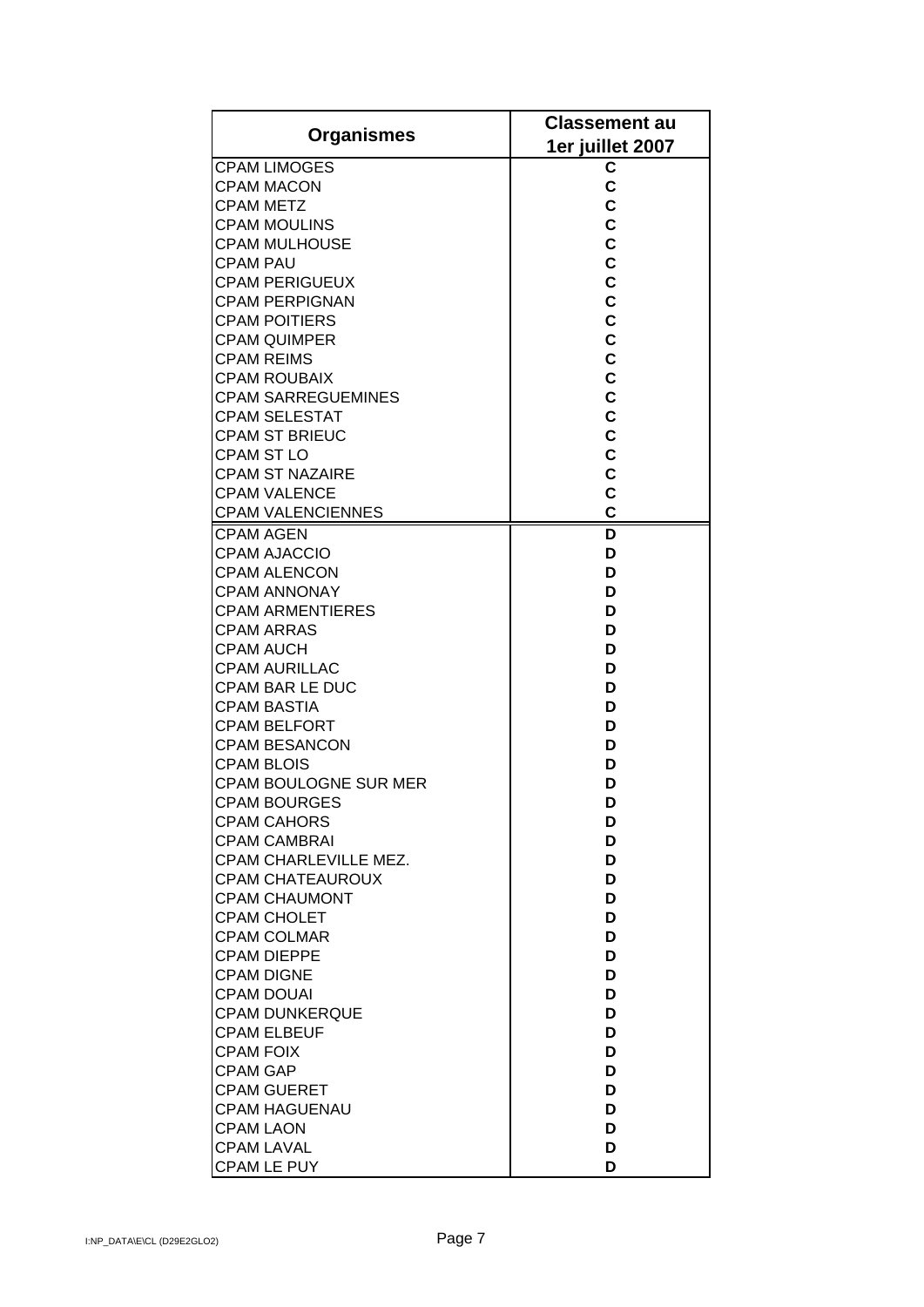|                                | <b>Classement au</b> |
|--------------------------------|----------------------|
| <b>Organismes</b>              | 1er juillet 2007     |
| <b>CPAM LONGWY</b>             | D                    |
| <b>CPAM LONS LE SAUNIER</b>    | D                    |
| CPAM MAUBEUGE                  | D                    |
| <b>CPAM MENDE</b>              | D                    |
| <b>CPAM MONT DE MARSAN</b>     | D                    |
| <b>CPAM MONTAUBAN</b>          | D                    |
| CPAM MONTBELIARD               | D                    |
| <b>CPAM NEVERS</b>             | D                    |
| <b>CPAM NIORT</b>              | D                    |
| CPAM PRIVAS                    | D                    |
| <b>CPAM ROANNE</b>             | D                    |
| CPAM RODEZ                     | D                    |
| <b>CPAM ST QUENTIN</b>         | D                    |
| CPAM TARBES                    | D                    |
| <b>CPAM THIONVILLE</b>         | D                    |
| CPAM TOURCOING                 | D                    |
| <b>CPAM TROYES</b>             | D                    |
| <b>CPAM TULLE</b>              | D                    |
| <b>CPAM VESOUL</b>             | D                    |
| <b>CPAM VIENNE</b>             | D                    |
| <b>CPAM VILLEFRANCHE/SAONE</b> | D                    |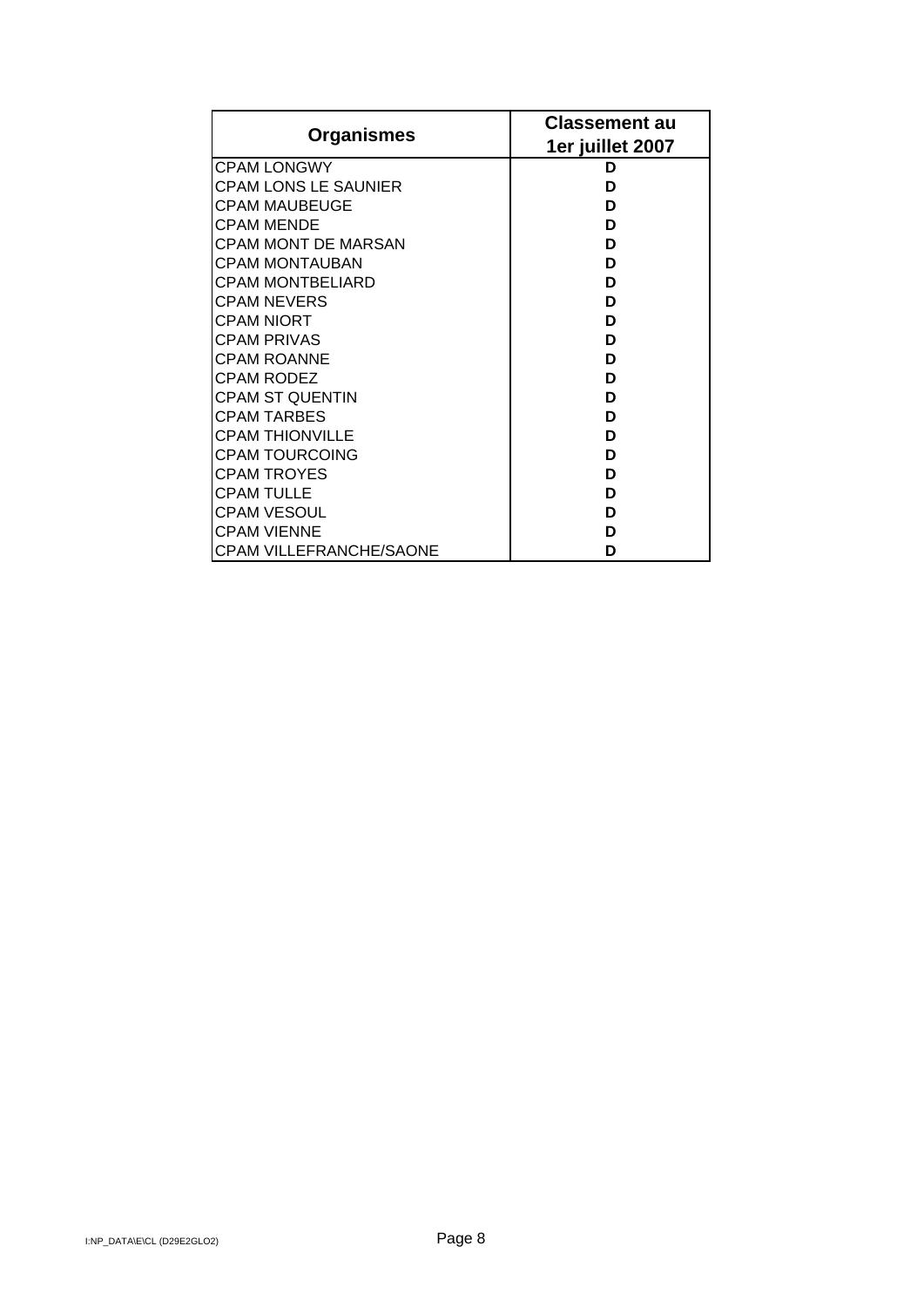| <b>Organismes</b>          | <b>Classement au</b><br>1er juillet 2007 |
|----------------------------|------------------------------------------|
| <b>CRAM LILLE</b>          | A                                        |
| <b>CRAM LYON</b>           | A                                        |
| CRAM MARSEILLE             | A                                        |
| <b>CRAM PARIS</b>          | A                                        |
| <b>CRAM BORDEAUX</b>       | в                                        |
| CRAM CLERMONT FERRAND      | в                                        |
| CRAM DIJON                 | в                                        |
| <b>CRAM LIMOGES</b>        | в                                        |
| <b>CRAM MONTPELLIER</b>    | в                                        |
| <b>CRAM NANCY</b>          | в                                        |
| <b>CRAM NANTES</b>         | B                                        |
| <b>CRAM ORLEANS</b>        | в                                        |
| <b>CRAM RENNES</b>         | в                                        |
| <b>CRAM ROUEN</b>          | в                                        |
| <b>CRAM STRASBOURG</b>     | в                                        |
| <b>CRAM TOULOUSE</b>       | в                                        |
| <b>CRAV STRASBOURG</b>     | в                                        |
| <b>CGSS FORT DE FRANCE</b> | в                                        |
| <b>CGSS POINTE A PITRE</b> | в                                        |
| <b>CGSS ST DENIS</b>       | в                                        |
| <b>CGSS CAYENNE</b>        | C                                        |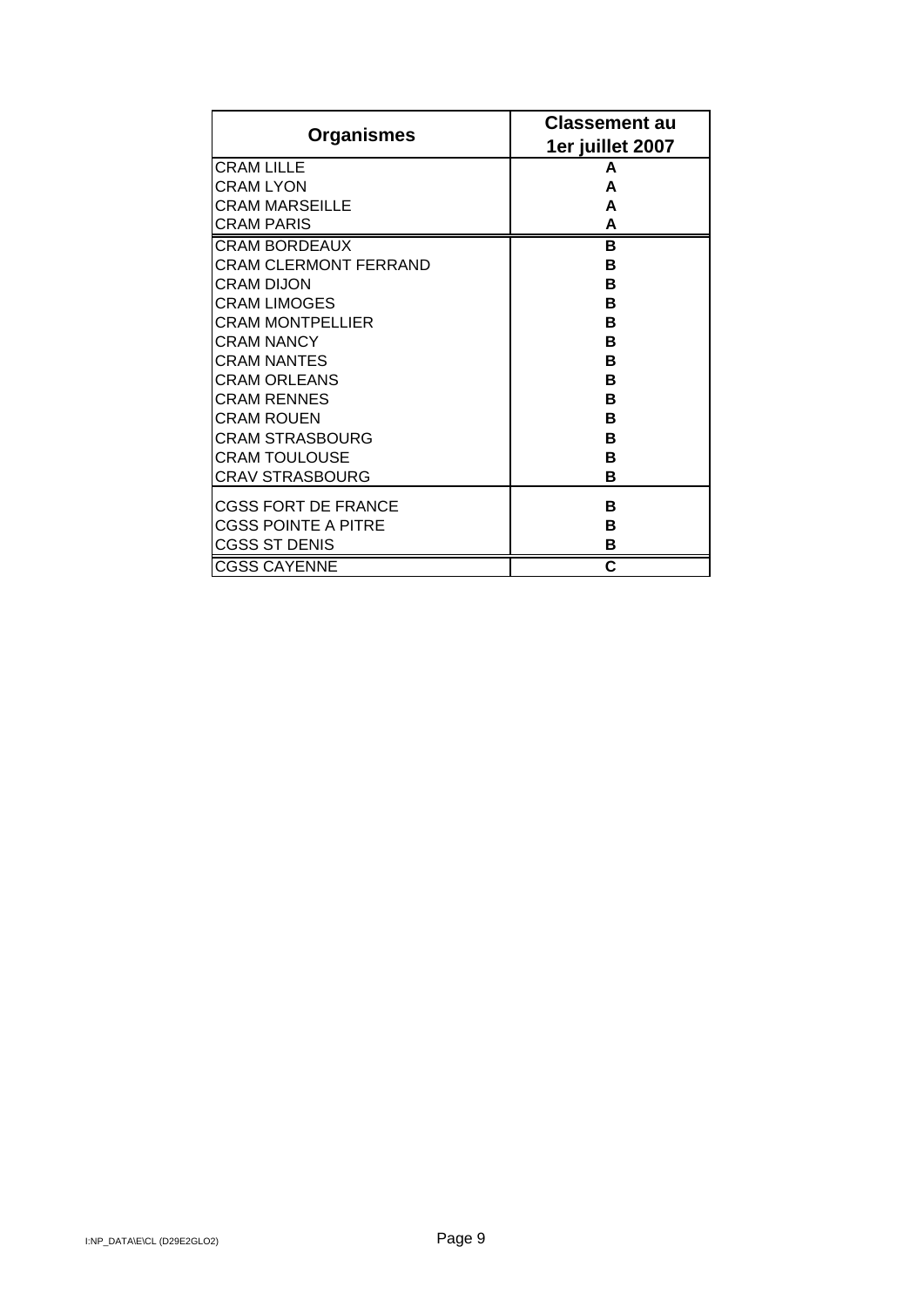| Organismes                    | <b>Classement au</b><br>1er juillet 2007 |
|-------------------------------|------------------------------------------|
| <b>URCAM LILLE</b>            | A                                        |
| <b>URCAM LYON</b>             | A                                        |
| <b>URCAM MARSEILLE</b>        | A                                        |
| <b>URCAM PARIS</b>            | A                                        |
| URCAM AJACCIO                 | в                                        |
| <b>URCAM AMIENS</b>           | в                                        |
| URCAM BESANCON                | в                                        |
| <b>URCAM BORDEAUX</b>         | в                                        |
| <b>URCAM CAEN</b>             | в                                        |
| <b>URCAM CHALONS</b>          | в                                        |
| <b>URCAM CLERMONT-FERRAND</b> | в                                        |
| <b>URCAM DIJON</b>            | в                                        |
| <b>URCAM LIMOGES</b>          | в                                        |
| <b>IURCAM MONTPELLIER</b>     | R                                        |
| <b>URCAM METZ</b>             | в                                        |
| <b>IURCAM NANTES</b>          | в                                        |
| <b>URCAM ORLEANS</b>          | в                                        |
| <b>URCAM POITIERS</b>         | в                                        |
| <b>URCAM RENNES</b>           | в                                        |
| <b>URCAM ROUEN</b>            | в                                        |
| <b>URCAM STRASBOURG</b>       | в                                        |
| <b>URCAM TOULOUSE</b>         | в                                        |